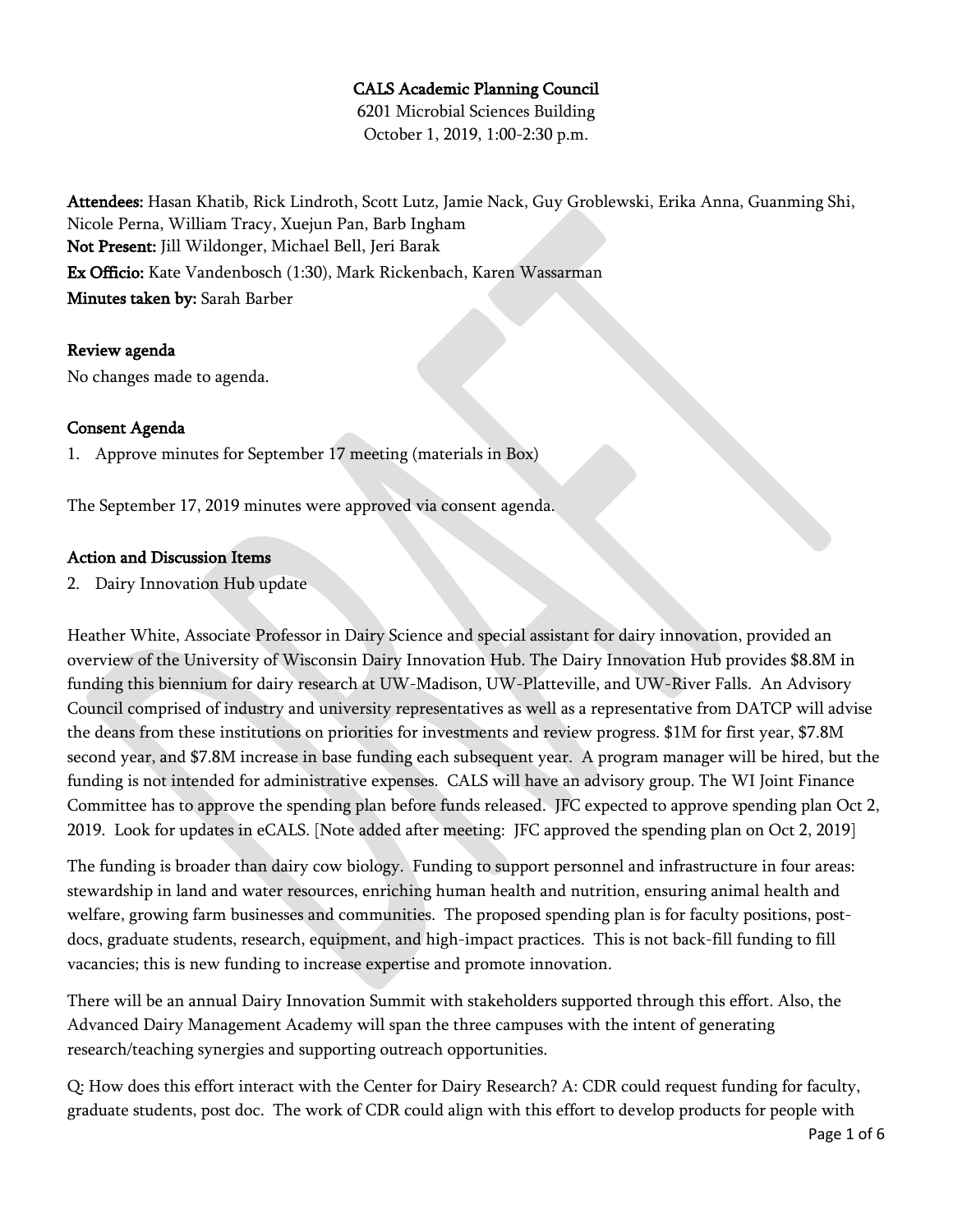allergies, developing rural economies, etc. Opportunity for this effort to learn from other centers on campus and look for opportunities to do things in new ways.

Q: Are funding opportunities open to CALS faculty only? A: From beginning, PI status in CALS has been a requirement. Collaborators with PI's from CALS, who are outside of CALS, could participate.

Q: Will fellowships be competitive? Yes, hope to create competitive fellowships to bring in top talent. There will be a post doc fellow application process to fund projects. The goal is to develop a post doc training community; build network/community; build cohort. Graduate students – still exploring options for how to fund in this area.

Q: Will there be a restriction on funding international students? A: No, recipients do not have to be domestic. We want to use funding in first year wisely. Focus on post docs in first year will show UW-Madison using money effectively and wisely, as it will take considerably longer to get faculty hires in place. Require 2-year commitment by post-docs.

Dairy Innovation Hub funds make up 10% of CALS' annual state funding, excluding extension.

Q: How will funding for faculty positions be maintained? A: Funds are addition to base and are expected to continue.

Q: Too much milk is being produced. Today at World Dairy Expo, the U.S. Secretary of Agriculture said dairy farms have to get big or get out. Is this something we should be doing? A: Our role is to look at the science on which policy can be based. A vibrant dairy industry isn't just about more milk – also about community. Need to research consumer needs, animal health, water resources, all important to vitality of industry

Q: Who will determine faculty hire requests? A: This may be a future APC discussion about process. It is expected that there will be a spring call to coincide with existing faculty position requests to the college.

Q: What are high-impact projects? A: Expect to be good steward of funds and use funds as intended. Dairy task force 2.0 made recommendations, and these might be a good starting point. Funds to be spent evenly across four areas. Need to have impact on industry in one of the four areas.

Q: How many milk producers think within these four quadrants? Who represents industry on Advisory Council? A: Industry helped shape development of four focus areas.

3. Proposal to reopen and rename Molecular Biology Major

Background: Program was going to be discontinued as a result of the program review; received proposal from L&S to re-open major in spring 2019. CALS sent letter to L&S in spring 2019 expressing concerns about re-opening the molecular biology major, in particular pointing out that the new proposal did not address the previous concerns and reason the major was destined for discontinuation. L&S has sent a response with a new request to re-open and rename major.

Discussion: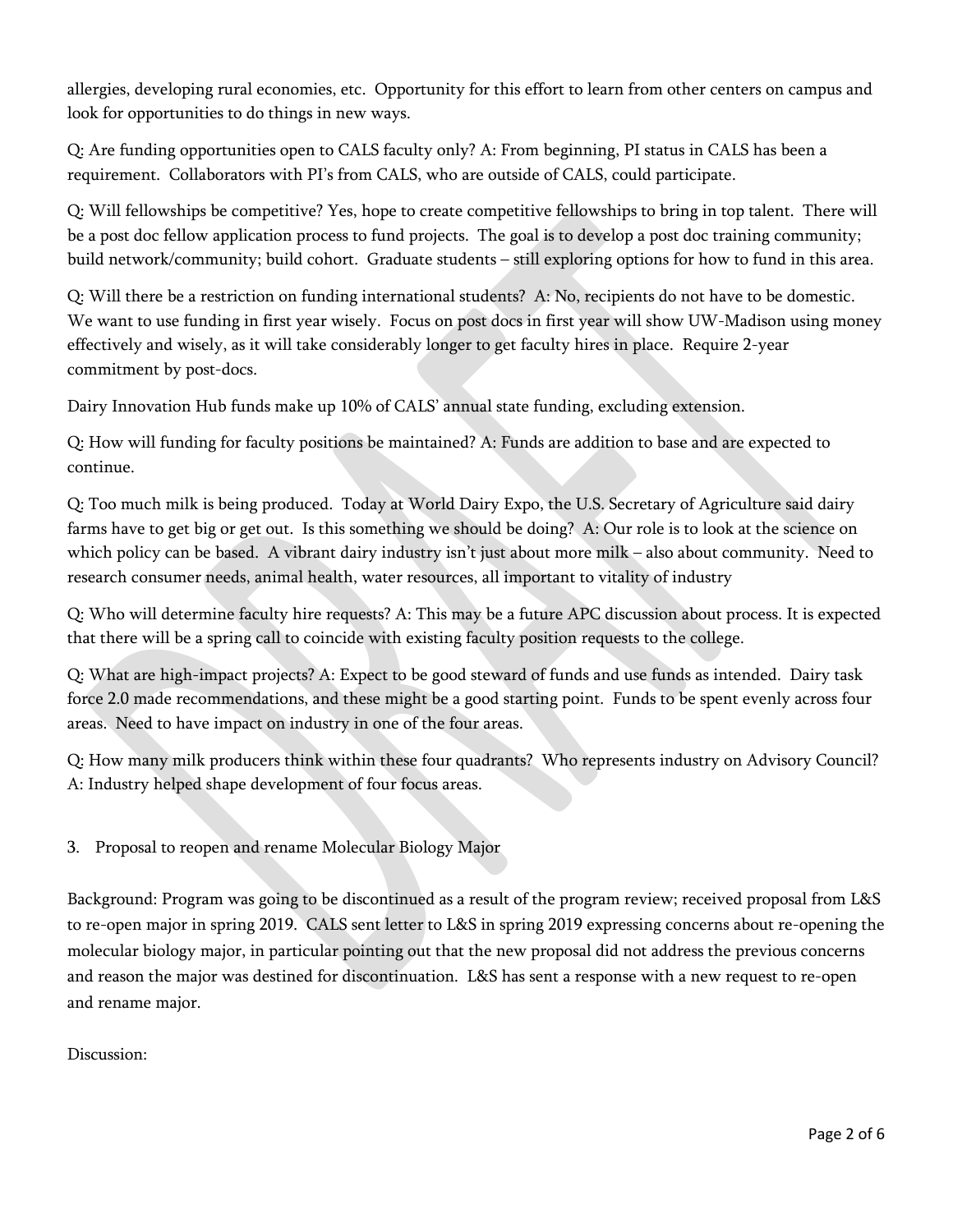- Spreadsheet accompanying new L&S request would be helpful to review. It is difficult to evaluate without the data.
- L&S argument still based on what faculty want to do. Response to course overlap issue is not very strong. Student reaction may be an outsized reaction. Not clear major is necessary or that it adds value to student opportunities. Nothing here is different and nothing to distinguish itself.
- Biochemistry letter (Fox) articulate there is no need for undergrads to specialize in molecular biology. Further, cellular is an equally outdated concept and does not add to the major
- What are L&S metrics for funding? Are they doing this for revenue? SMPH and CALS will do a considerable amount of the teaching, which could be beneficial for CALS CFI.
- Need to address what is in the best interests of students. What's best for identity of CALS. CALS claims a majority of the campus's molecular biologists.
- How do peer institutions handle the biological sciences?
	- o No one else handles biology and biological sciences like UW-Madison; molecular biology major predates biology major and designed by same individuals
- Saw no changes from request made in spring 2019
- Don't want to base decision on revenue
- Biology option:
	- o Deficiency in request has not made an argument for not having it as biology option
	- o Argument made at one point by program that pursuing biology option was a lot of work. The proposal for major is a lot of work and need to see commitment/oversight of program
	- o Comment by APC member: plant biology option wasn't a ton of work, but was a failure
- Concerned about letter does not address student needs and motivation of students. Request seems administrative and meeting faculty/staff wants, rather than student needs
- Molecular biology's website states that students cannot double major with Biochemistry or Genetics because they are too similar, yet letter/proposal says these majors are distinct

"We do not recommend these double major combinations as the majors are very similar. Most graduate and professional schools will look more closely at your coursework, rather than what your specific major(s) was as an undergraduate."

- Dean Kate is looking for feedback in her letter back to L&S and the program. If the major it is to move forward, do we want to provide other types of feedback on how to make major more palliative to us? Do we want bigger role in making improvements?
- Concern about not having a voice at table, despite doing large share of the teaching for the major
- We want CALS representation in governance as curriculum decision fueled by governance
	- o The proposed program thinks they have created governance structure with one CALS individual, but it's not someone from the molecular biology community
	- o Does oversight rightly represent size of CALS curriculum in the program
- Unclear if program provides level of student learning we expect
- Provost Scholz, then Dean Scholz, wrote letter to discontinue program and then spring 2019 letter to reopen program. Interim Dean Wilcots wrote fall 2019 letter to re-open program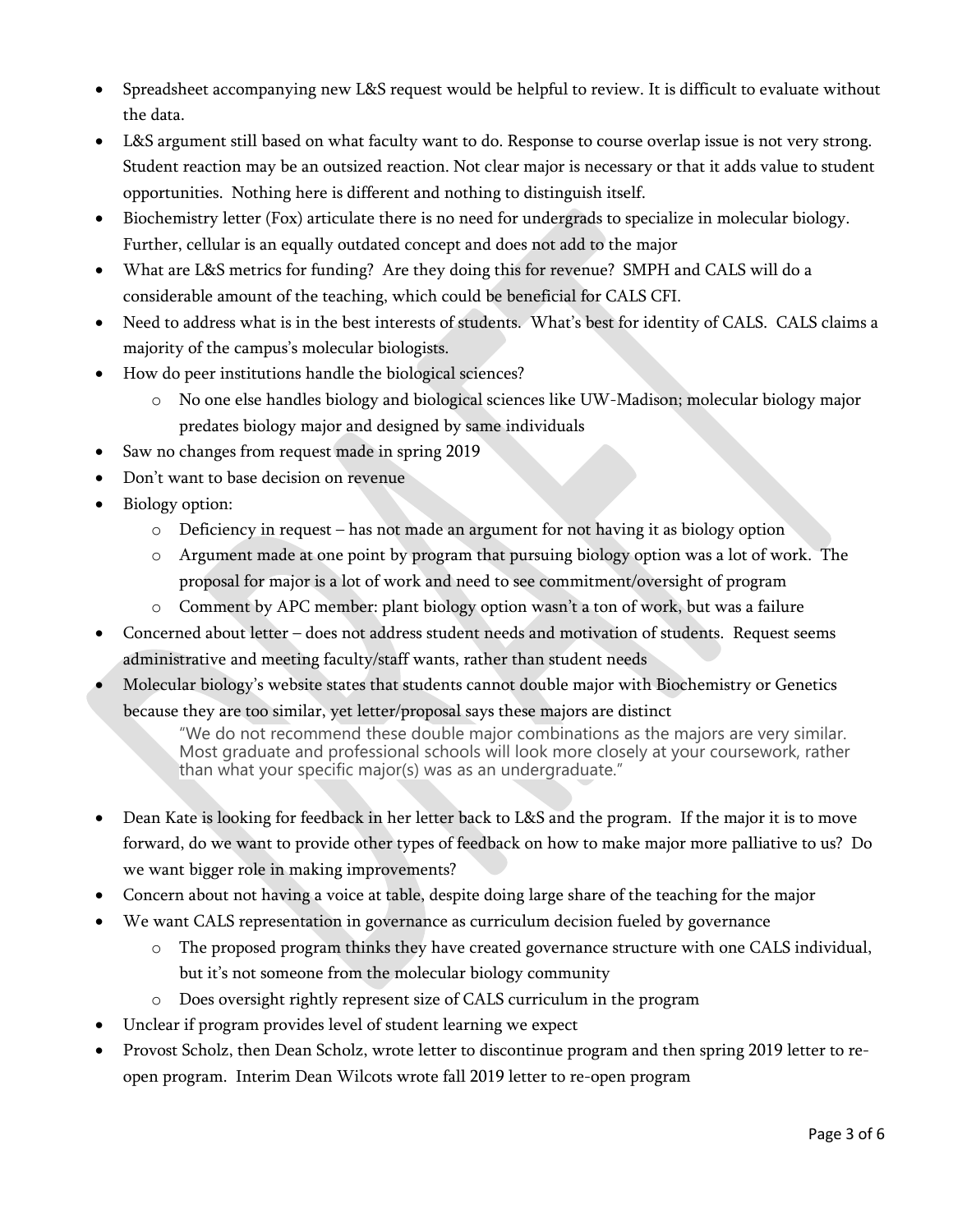## 4. Equity and Diversity Committee update

Tom Browne and Natalia de Leon, co-chairs of the CALS Equity and Diversity Committee, provided an update on the committee's current initiatives and future goals.

Current initiatives:

- Implementation of Department Diversity Representatives
	- o There is diversity rep in every department. Departments can determine their priorities. Department rep has support of larger EDC
- PVLs & Search and Screen Committees
	- o All CALS PVLs now include a statement on diversity; search and screen committees are required to attend WISELI training on unconscious bias
- Lunch & Learn series
	- o Equity and Diversity committee sponsors 3-4 lunch and learns semester; lunch provided, held in BioCommons in Steenbock; topics appeal to students, faculty, and staff; next session is 10/7, 12pm, Building a Better Bucky: History of Diversity and Climate Initiatives at UW-Madison
- MD minority disadvantaged coordinator each S/C has a designated coordinator. Tom Browne is the MD coordinator for CALS

Future Goals and Planning

- Implementation of graduate student TA/RA training program
	- o Required diversity training for TAs. Want to expand to RAs. Committee made request to Graduate School to expand to groups beyond TAs
- Department reports on Diversity and Inclusion effort (Goal 4 of CALS 5-year plans)/CALS Climate Survey
	- o Subcommittee reviewing finding collaboration opportunities between depts; Form will change: Many departments indicated plan to conduct department climate survey; As a result of dept interest there will be the development of the CALS Climate Survey
- Recruitment Strategies/USDA Barrier Analysis (TOP Hiring)
	- o Developing best practice hiring documents; start with faculty; incorporating existing relevant CALS/campus documents
- Heritage Marker Grants
	- o Heritage Marker acknowledges the "hard but crucial truths" concerning the historical relationship between the Ho-Chunk people and the United States, and how the University of Wisconsin-Madison came to occupy what had long been Ho-Chunk land.
	- o The goal of this grant opportunity is to spark learning and deepen understanding about the Ho-Chunk Nation through meaningful learning experiences embedded in the Wisconsin Experience.
	- o Need curriculum and program component to qualify for grant (4 components need to be fulfilled)
	- o \$8K grant; 3 cycles;
- FIGS First Year Interest Groups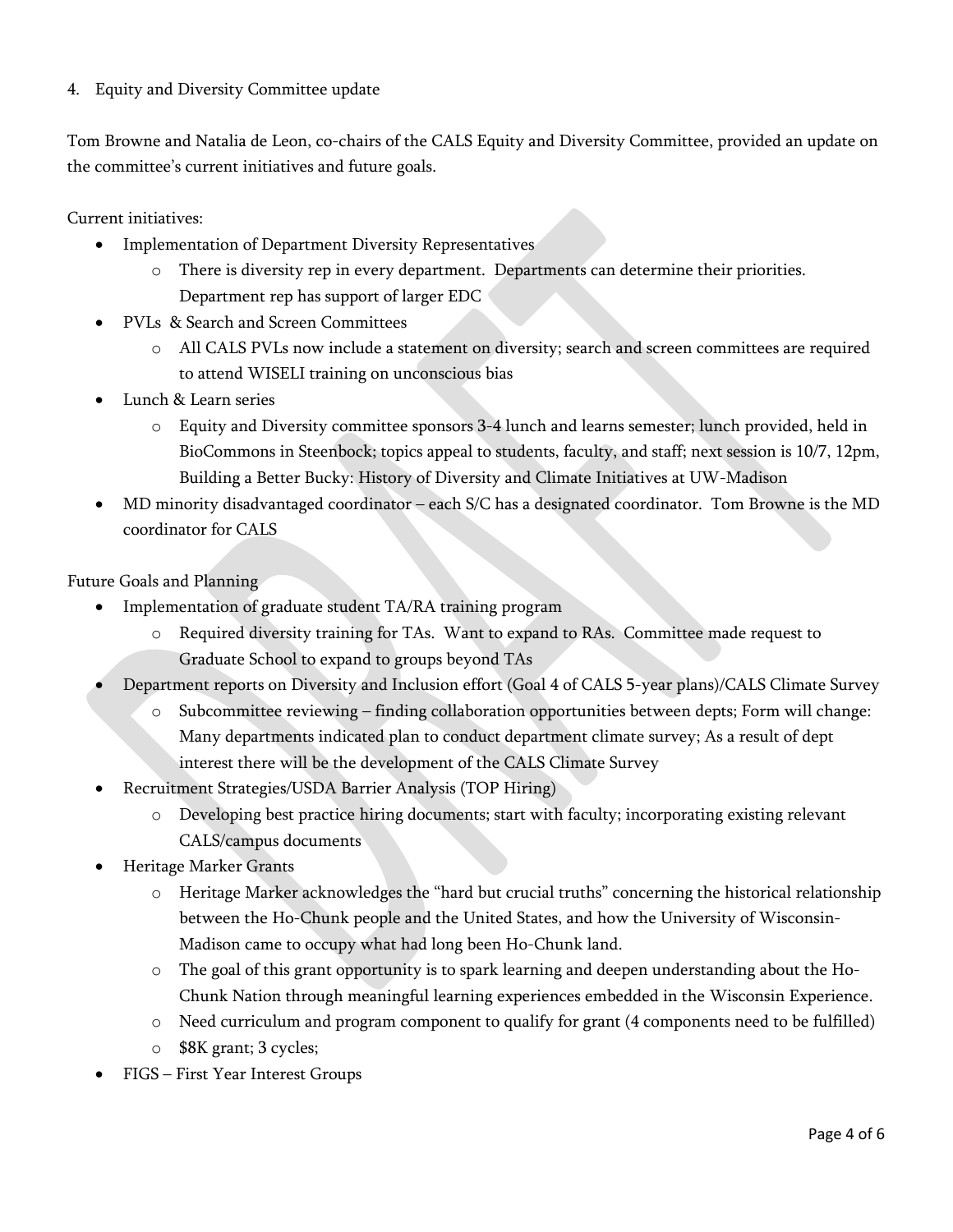- o This is an opportunity for departments to explore. A FIG is a collections of classes for first year students. They are an excellent opportunity to showcase your major; contact Sarah Barber or Megan Ackerman-Yost if you'd like to develop a FIG
- Faculty and staff diversity training: Campus training now exists for students. Will partner with campus when a program is created centrally for faculty and staff

# Informational Items and Announcements

5. Climate Survey update

Developing climate survey following department reports on Diversity and Inclusion effort. Mark to working with Office of Strategic Consulting to build survey. Intent is to build a survey that is statistically reliable, and departments can build on it. Timing to roll out to entire college tbd. Template to be built this fall

6. FISC updates

FISC moving to Lowell for housing, meals, and some classroom space Fall 2020. Current resident halls hindered by differed maintenance costs. Not ADA compliant. This is an exciting opportunity for the program. Changes have been shared with alumni, partners, faculty. UW Housing will own, maintain and manage Jorns and Humphrey Halls. Residence halls will retain historical names. CALS conference center, currently housed in Humphrey Hall, also will move to Lowell providing more opportunities for collaboration

7. Update on APC program items

Global Health NOI: UAPC spring 2019; system approval in summer 2019; full proposal to APC fall 2019 Environmental Remediation NOI: GFEC/UAPC Sept 2019; system approval Oct 2019; full proposal APC fall 2019

8. Administrative search updates

Assistant Dean for Research: position to focus on pre-award, contracts. Individual from Washington State University will start December 1, 2019.

Program Assistant Dean's Office: Kelly Knapp has left for position in SMPH. In process to fill this role.

Director for Information Technology: Academic staff position to coordinate efforts between CALS, DoIT, and CFO. Role will address how CALS adapts to new environments.

Safety Director: Nick Genovese; Joining ag research stations and CALS. Provide greater coordination of safety. Ag research stations first priority.